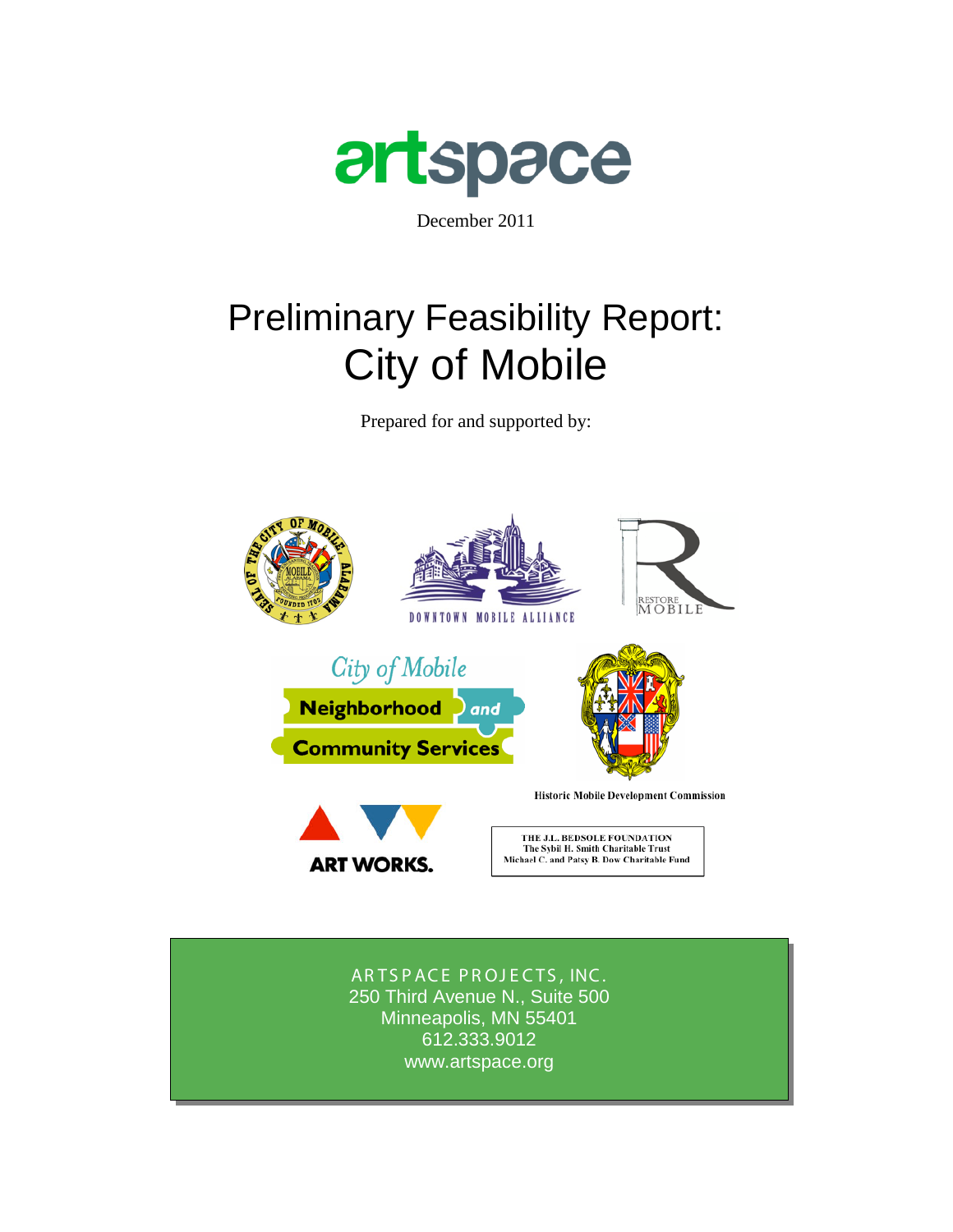# Introduction

n the last decade the City of Mobile, founded in 1702 and Alabama's oldest city, has fashioned a mini-renaissance in its picturesque historic downtown, increasingly with the arts. Mobile is the historic capital of the French Colony of Louisiana and the proud n the last decade the City of Mobile, founded in 1702 and Alabama's oldest city, has<br>fashioned a mini-renaissance in its picturesque historic downtown, increasingly with the<br>arts. Mobile is the historic capital of the Fren area has equal numbers of African American and Caucasian citizens with growing immigrant populations as well. The City of Mobile's population in 2010 was estimated at 195,000, a decrease from its peak of over 203,000 in 1960.

This history is important to understand in the context of a City that distances itself from the state of Alabama but is fiercely proud of its own identity. Mobile has more than 140 historic buildings and seven districts on the National Register. During the mid 19<sup>th</sup> century Mobile and its port served as the gateway to Alabama's fertile Black Belt. Fueled by rich cotton production and export trade with Europe, Mobile was an economic powerhouse of the Southern U.S. This wealth helped create deep cultural traditions and a gentile, educated population.

Mobile's influence continued through the civil rights era of the 1950s and '60s – Alabama's oldest city was considered "more respectful" than other Southern cities to the concerns of integration. Downtown Mobile had suffered the typical late  $20<sup>th</sup>$  century urban decay – with much of its middle class population moving across the bay to smaller communities such as Spanish Fort, Fairhope and Daphne. Small town sensibilities paired with perceptions of safety made areas across the bay more attractive for people with higher incomes in search of better schools and other amenities.

Recently, the arts have had something to do with the downtown renaissance. The active downtown blocks are starting to fill with arts-related businesses, hotels and restaurants. However, relatively few people are living in downtown Mobile. Hence, it is limited to day shoppers, visitors and workers. Though several thousand people may live downtown, it is not enough to attract the kinds of services and activity Mobile seeks. And while the officially anointed downtown Arts District along Dauphin is nearly 14 blocks long, it is still peppered with vacant storefronts amidst the galleries, stores and businesses. To address this issue and to strengthen the downtown economy, the City of Mobile has emphasized the importance of residential development in its most recent Comprehensive Plan:

"Include High Density Residential – The integration of apartment and condominium living in the Downtown will address a market gap that currently exists. Condominium development in the downtown Mobile area has increased in recent years, but it is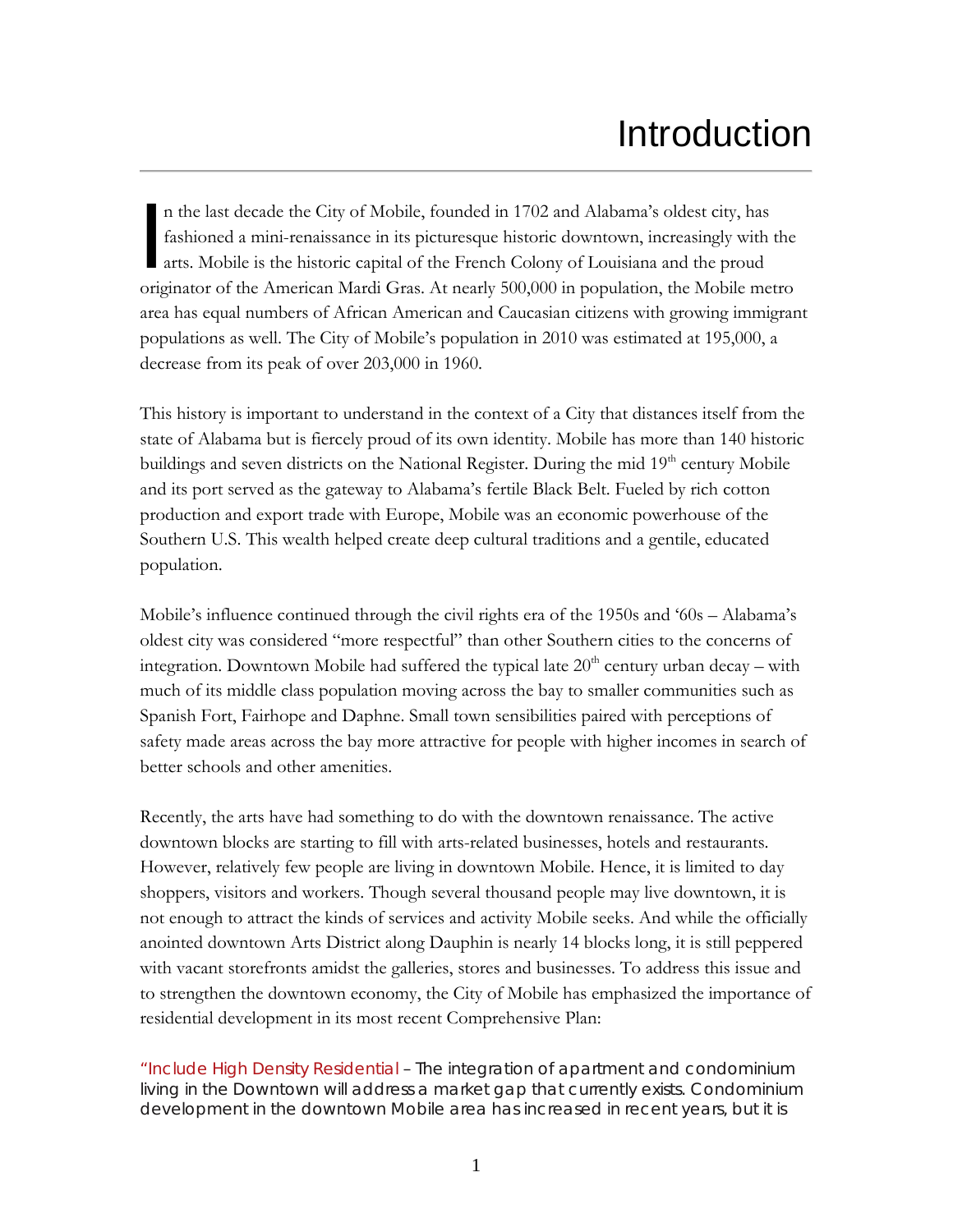happening on a small scale. Apartments built for middle income and higher income residents are not being created in significant numbers."

With that in mind, the City of Mobile's Office of Neighborhood and Community Services, the Downtown Mobile Alliance, The Mobile Historic Development Commission, Restore Mobile, The J.L. Bedsole Foundation, The Sybil H. Smith Charitable Trust, and the Michael C. and Patsy B. Dow Charitable Fund brought in Artspace to conduct a Preliminary Feasibility Visit in Mobile for the purpose of assessing the feasibility of an Artspace mixedused project in the community. The visit took place Nov. 7-8. Artspace was represented by Wendy Holmes, Senior Vice President of Consulting and Strategic Partnerships, and Joe Butler, Property Development Project Manager, primarily for Artspace's work in New Orleans.

This report contains our findings and recommendations based on what we saw and heard during our two days in Mobile. It is also informed by the experiences of other communities around the United States that have invested in affordable housing and other facilities for artists. We believe that those experiences provide a useful context for evaluating the feasibility and importance of an Artspace-like project in Mobile. In that regard, we offer the following thoughts and observations:

- Multi-tenant, multi-use creative spaces generate economic revitalization and development. Every project provides job opportunities before, during, and after construction.
- Every independent artist is, in effect, the owner/operator of his or her own cottage industry, generating economic activity by selling products or services, purchasing equipment and supplies, paying taxes, and otherwise contributing to the local economy.
- To create live/work space whose long-term affordability is guaranteed by covenants is to create and sustain an authentic community of local artists who collaborate not only with one another but also with other local, national, and international artists.
- Arts projects help to preserve old buildings and stabilize old neighborhoods including downtown neighborhoods that have fallen into disuse. Arts projects also help preserve cultural heritage by providing places where cultural art forms can be passed from one generation to the next.
- Arts facility projects are catalysts for private and public investment, such as façade improvements and general beautification, in the surrounding area.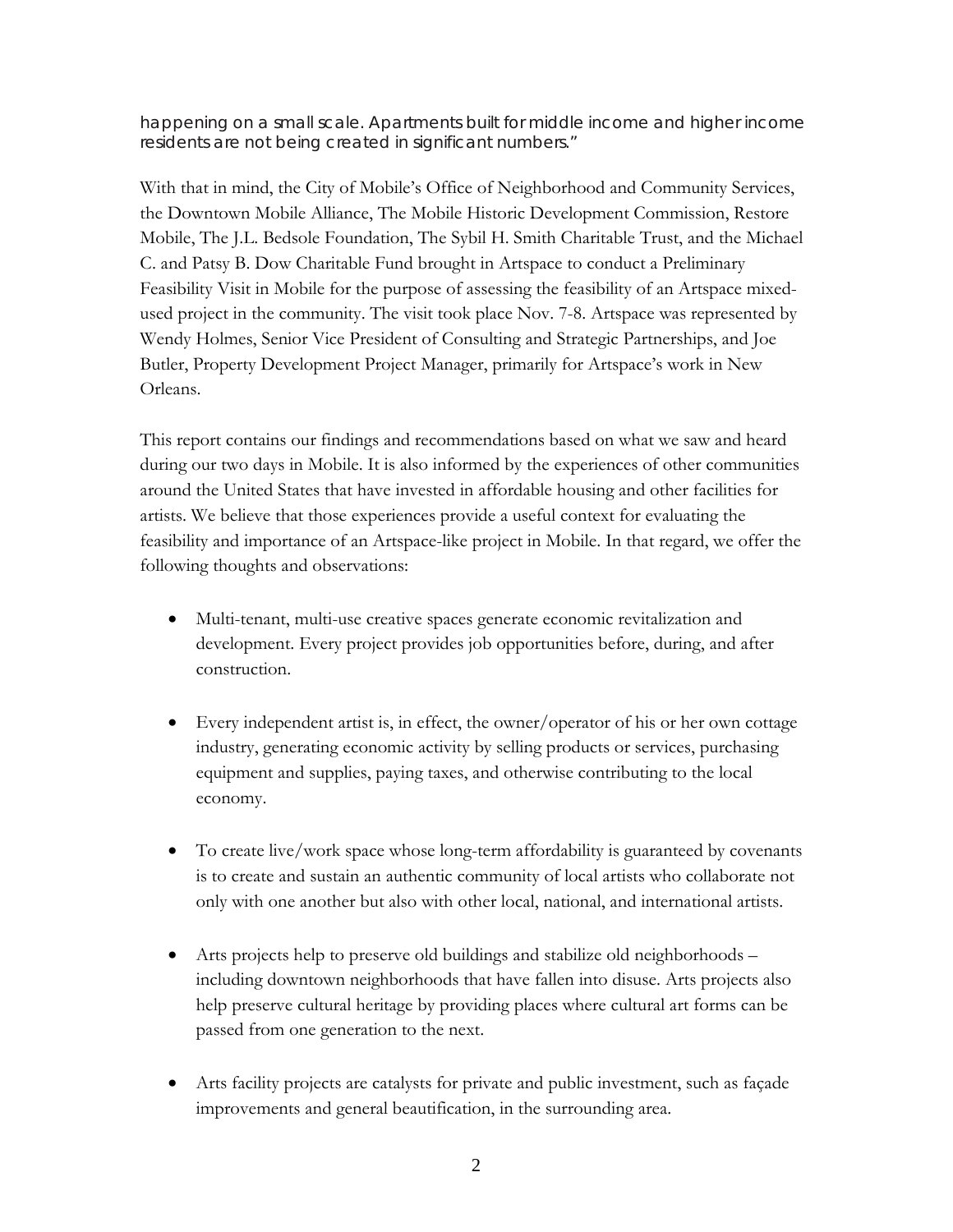- These projects create permanent community spaces that give resident artists opportunities to interact with the public and give the larger arts community opportunities to showcase their work.
- Artists are urban pioneers, willing to colonize older areas of a city that provide buffer zones between industrial and residential areas.
- Artists are good neighbors and active community members. Many artists collaborate with the larger educational, cultural, and business communities as teachers, adjunct professors, and volunteers with youth and cultural organizations.

We are grateful to the members of the Core Committee for their hospitality and energy, and to the funders who provided grants that underwrote the cost of our visit.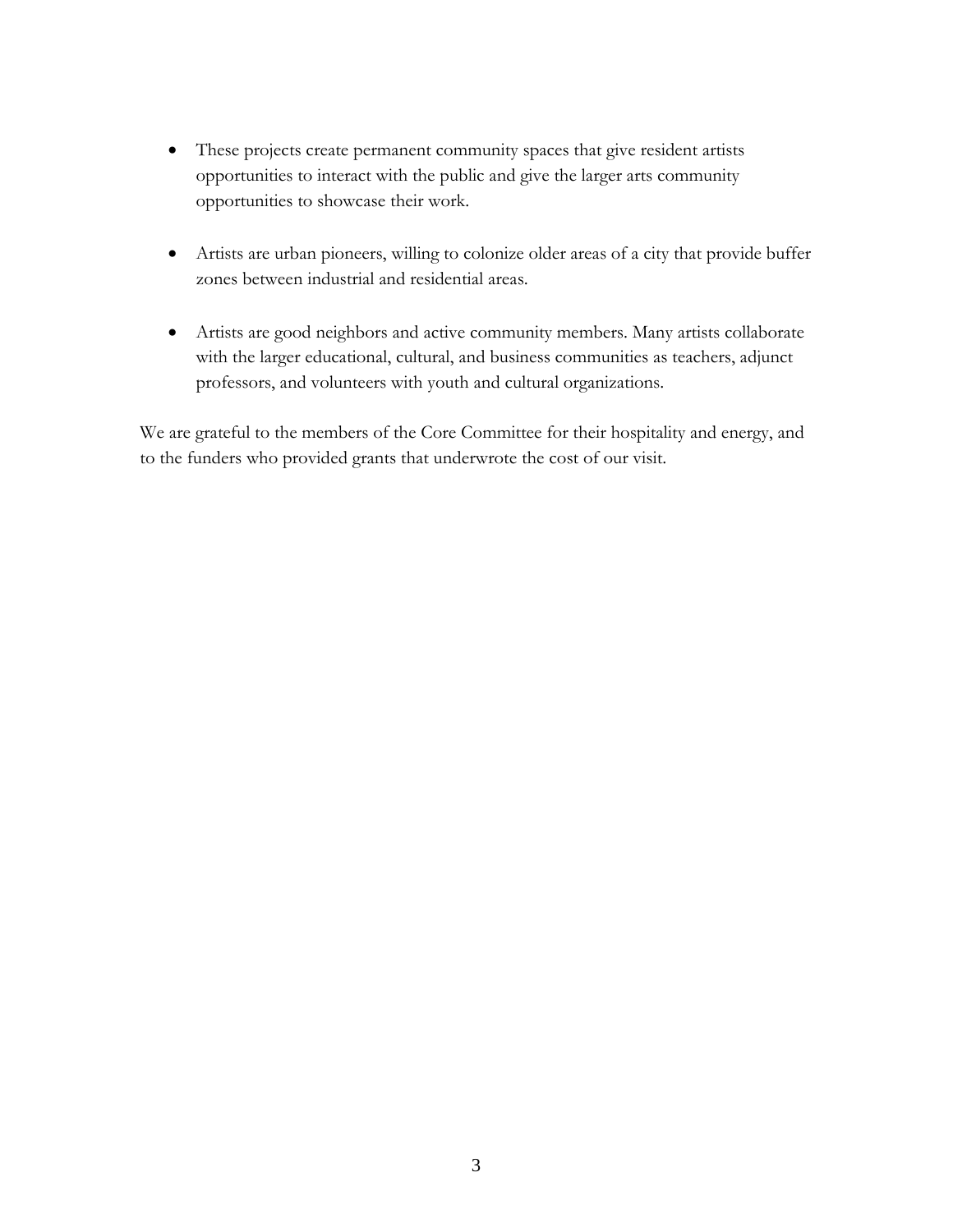# Findings

### uring a Preliminary Feasibility Visit, Artspace gathers information relating to six main issues: project concept, artist market, site feasibility, financial feasibility, local leadership, and sustainable community impact. D

If the project concept has been determined, we evaluate it in the context of other factors. For example, if the community wishes to adapt a particular building for use as an arts facility, we consider whether the building is structurally sound, suitable for the intended use, for sale at a reasonable price, and so on. We ask, too, whether the project concept appears appropriate to the needs of the community. Are there enough artists in the area who need and qualify for affordable live/work space to justify the time and expense of developing a project? Is the difference between market rate and affordable rents sufficient to make a live/work project an attractive option for artists of low and moderate income? Because our business model requires substantial civic investment as well as fundraising in the private sector, we ask whether the community has the financial resources and the will to make a significant philanthropic investment in the project. We ask whether there are local leaders willing and able to advocate for the project in a variety of ways. Finally, we ask whether the project, if built, is capable of making an important difference to the community in both the short and long term. While these are not the only factors we consider in making recommendations, they help us frame the discussion.

## **PROJECT CONCEPT**

Many communities have a clear project concept in mind before they contact Artspace. Buffalo, New York, for example, was interested in a live/work project to catalyze development in an economically challenged neighborhood. Brainerd, Minnesota, wanted to find a use for a junior high school that was being replaced by a new facility. In Santa Cruz, California, where real estate values are among the highest in the country, the goal was to keep artists from being priced out of the community.

In Mobile, the concept of creating affordable space for artists is driven by a stated priority to create more residential units downtown and creating a catalyst for continued downtown redevelopment, particularly to attract other market rate housing developers. Successful transformative community development projects require critical partnerships and dedication to a shared vision. Participation by a broad variety of stakeholders representing multiple sectors provides the basis for a comprehensive, organized approach to project success and sustainability. The City of Mobile is self aware of negative perceptions of downtown due to perceived safety issues and vacancies. These negative perceptions can be addressed in part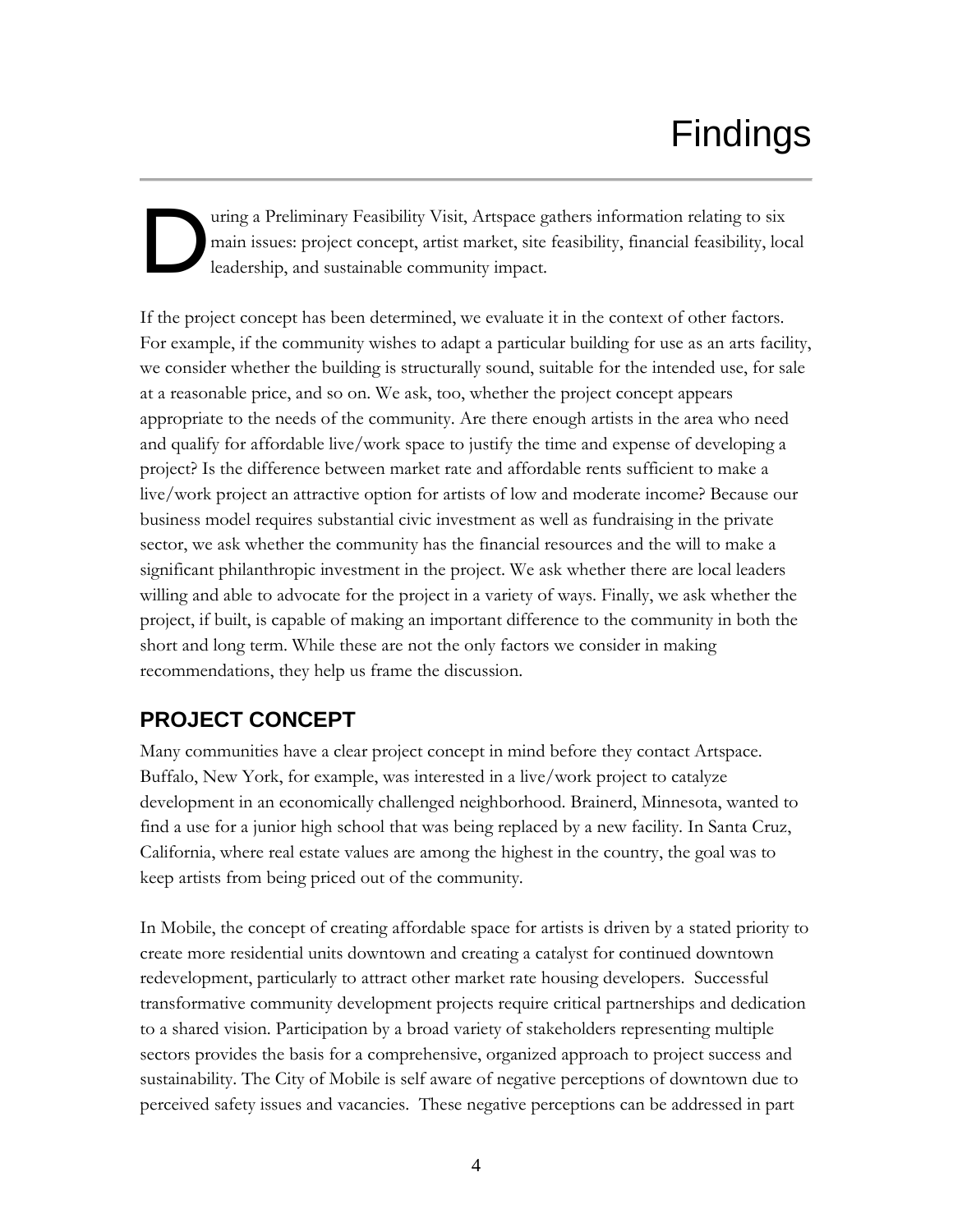by assembling a representative group of artists, community leaders and elected officials to create a new cultural, economic and social texture within Mobile's central business and historic arts districts. The artists are hungry for space and affordability can be catalytic in addressing the need for "new energy" in the city's core. Marrying the two seems like the perfect fit.

## **ARTIST MARKET**

An in-depth Artist Market Survey is a required step in the predevelopment phase of an Artspace live/work project and a step we highly recommend regardless of the community's choice of developer. Artspace uses an online survey that we developed 14 years ago. To date we have used this survey instrument in more than 40 communities and received more than 23,000 responses from artists.

The Artist Market Survey is a key component of the due diligence that Artspace conducts before committing our organization to proceed with an Artspace project in a new community or, if acting in a consulting role, before giving a community the green light to proceed on its own. The primary goal of the survey is to determine the size and nature of the market for a live/work arts project in the community. We also use it to demonstrate a need for affordable rental housing sufficient to satisfy the various public and private entities that make financial investments in our projects. If the community is interested in having the project include space for arts organizations as well as individual artists, the survey can be modified to provide information in that realm as well.

The survey gathers a wealth of data about the area's artists, including their age, gender, ethnicity, household size, and other demographic information; the arts activities they practice and the arts facility features of most interest to them; their current income and the percent of it that is generated by art; their current studio or work space arrangement; and how much they are willing to pay for housing and studio space.

The Artist Market Survey tells us with reasonable accuracy how many live/work units the local arts community can fill, what neighborhoods are of greatest interest to the artists, and whether there are special considerations, such as the need for specific kinds of studio space that might influence the design and scale of the project. If a mixed-use project is under consideration, the survey can also be used to identify the need for space for arts organizations, creative businesses, and arts-friendly commercial ventures such as coffee shops and restaurants. Developing the questionnaire, publicizing it (we attempt to reach at least 3,000 artists), collecting the data, analyzing the results, and preparing a report takes about six months.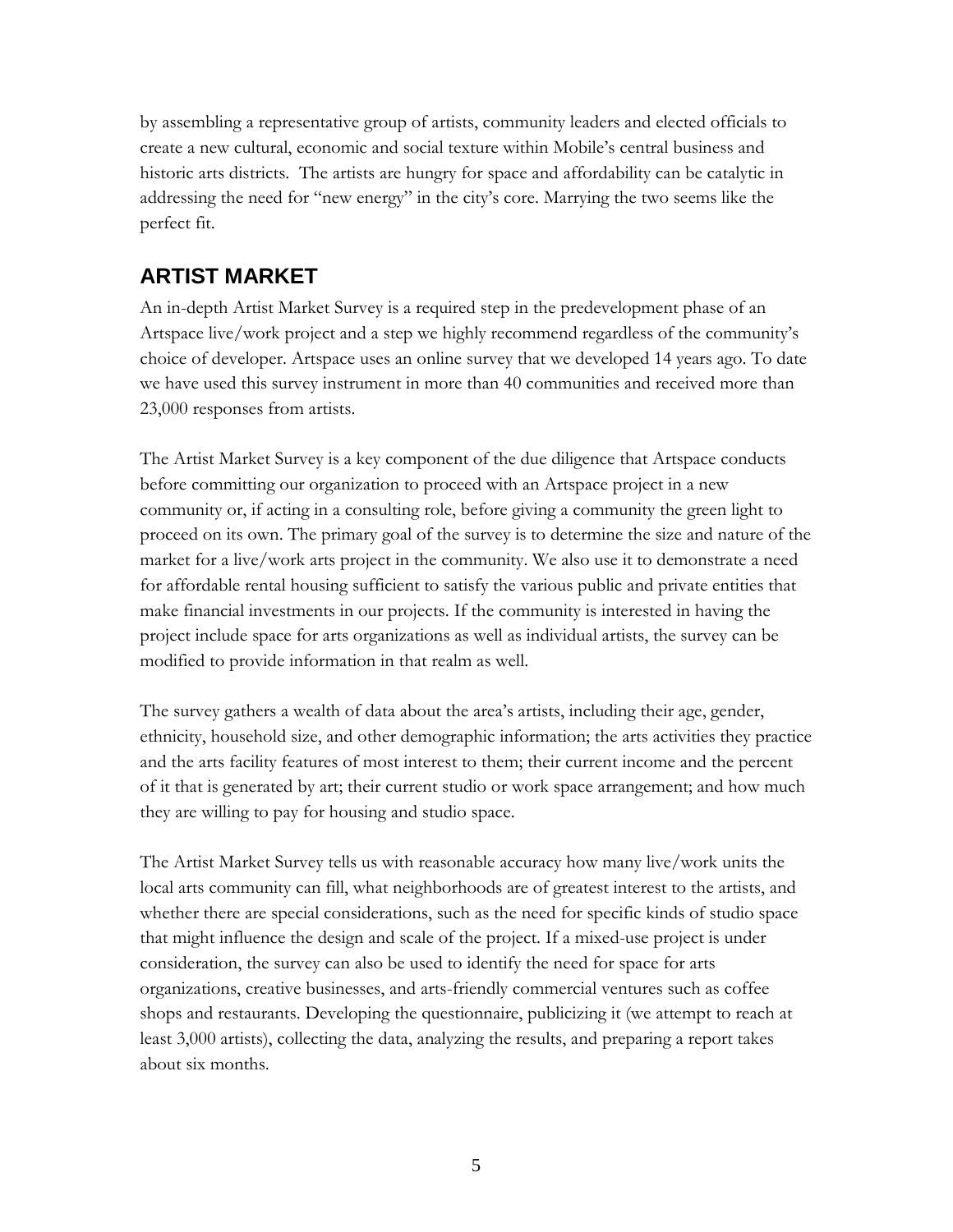We recommend proceeding with an Artist Market Survey if, based on our Preliminary Feasibility Visit, we are confident that the survey will indicate the existence of a market sufficient to support a project of at least 35 and preferably 45 to 50 units of live/work housing as well as a significant number of working studio spaces. Based on our observations and what we heard in our focus group sessions, we believe that an Artist Market Survey in Mobile will reveal a sizable market for live/work space – at least 40 and perhaps 50 or more. Artists were well-represented both at our artist focus group session and at the evening public meeting, which attracted an audience of approximately 60. We were impressed with the ethnic and age diversity as well as the diversity of artistic pursuits among the artists present. Not surprisingly – it's true almost everywhere – most of the artists said they do not make the majority of their income from their art. They spoke of the need for residential and studio space. Affordability also seemed to be an issue though housing costs in Mobile are still quite affordable compared to other cities of its size.

We were extremely impressed, perhaps even amazed, at the number of working artists who attended the community meeting on the first night as well as the artist focus group on the second day. One woman was so excited about the potential of having affordable live/work space in Mobile that when she came back to the focus group meeting



from having attended the community meeting the night before, she said, "I couldn't sleep all night. I was so excited that this could actually happen in Mobile. How can I help?" Other comments made by local artists and arts professionals included:

- My studio is in my bedroom where it's difficult to be inspired or put my stuff.
- I have a "bonus room" in my apartment. Even so, the table saw doubles as a microwave stand.
- Need venues for musicians.
- Need cabaret/black box flexible performance spaces.
- Need affordable studio spaces downtown.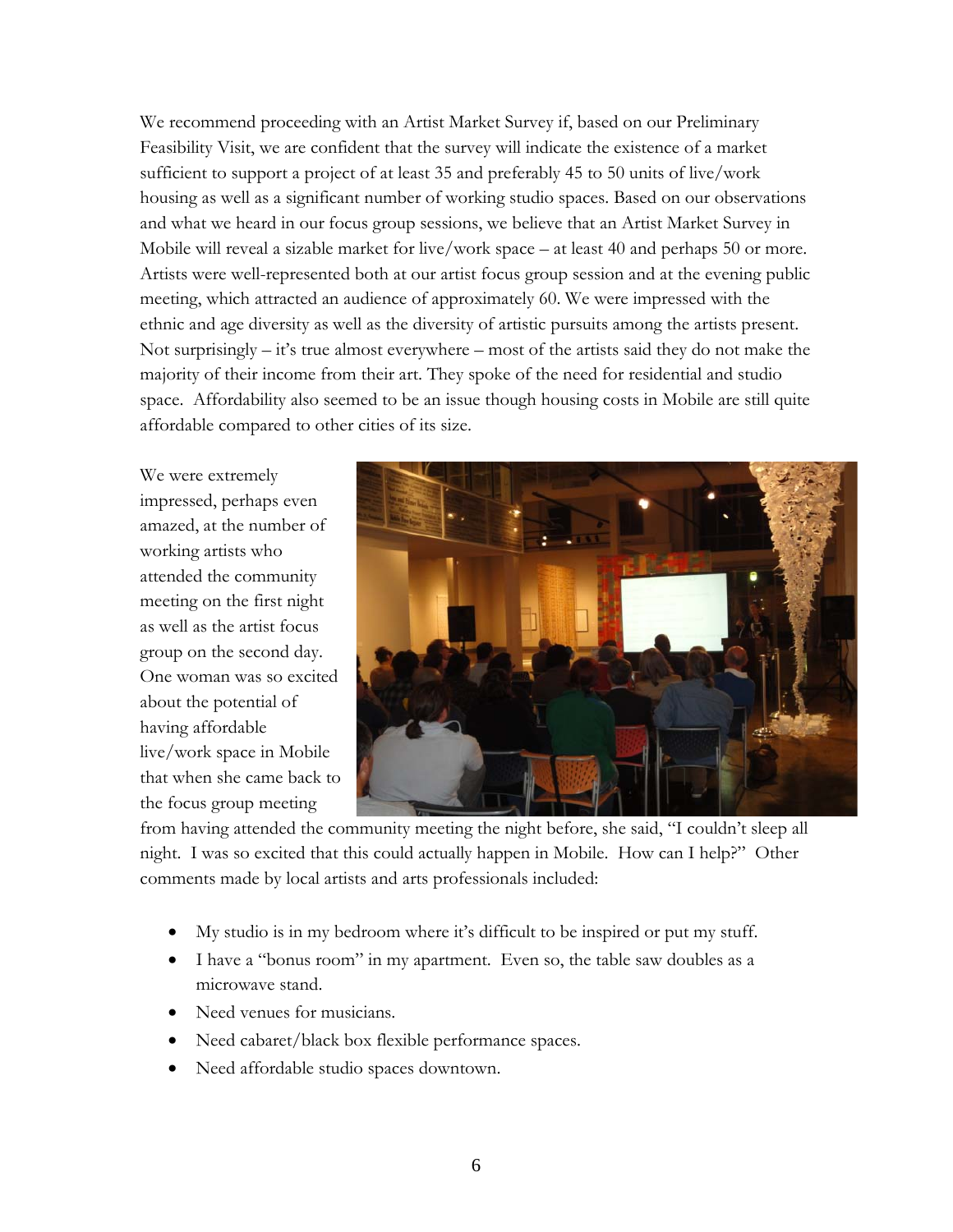- Wish there was a clearinghouse for things happening downtown. [Note: seems to be a lack of consolidated information about where to find out about cultural "happenings"]
- There would be a huge benefit for artists to live and work in a larger community of artists living in the same building or near each other.
- There are no public darkrooms available.
- There is an entire generation now reaching adulthood who have had little, if any, exposure to the arts. This makes the creation of an arts community ever more important.

There was a definitive sense of "critical mass" within an energized group. Growing this group would be a tremendous asset going forward. Each artist should recruit another artist to attend similar group discussions about potential downtown live/work spaces. Those most interested should help identify artists from different neighborhoods, and all parts of Mobile's population to influence discussions and planning.

While the majority of the younger artists present were visual artists and/or musicians, there were a number of performing arts professionals in the focus group as well. There was a fair amount of discussion about needing more flexible performance and rehearsal venues. We recommend that those interested in rehearsal or performance space get together to understand what's currently available and how those spaces are used as a measure of what is actually needed. We felt that many of the administrative professionals needed more of a forum for this kind of discussion.

# **SITE ANALYSIS**

During a Preliminary Feasibility Visit, Artspace's primary goal is not to select a site but to identify candidates for further study should the project move forward. Several factors to consider include location, building capacity, availability, viability and ability to impact the broader community. In Mobile we visited five sites, of which four are candidates for further consideration: the Press Register and Gayfer buildings downtown, the Red Cross site at Dauphin and Broad Streets and the old Seamen's Beth site at Water Street and Interstate 110.

Please note that the salient physical amenities for artist housing -- high ceilings, open floor plans and access to natural light – are present in the Press Register and Gayfers Department Store Buildings.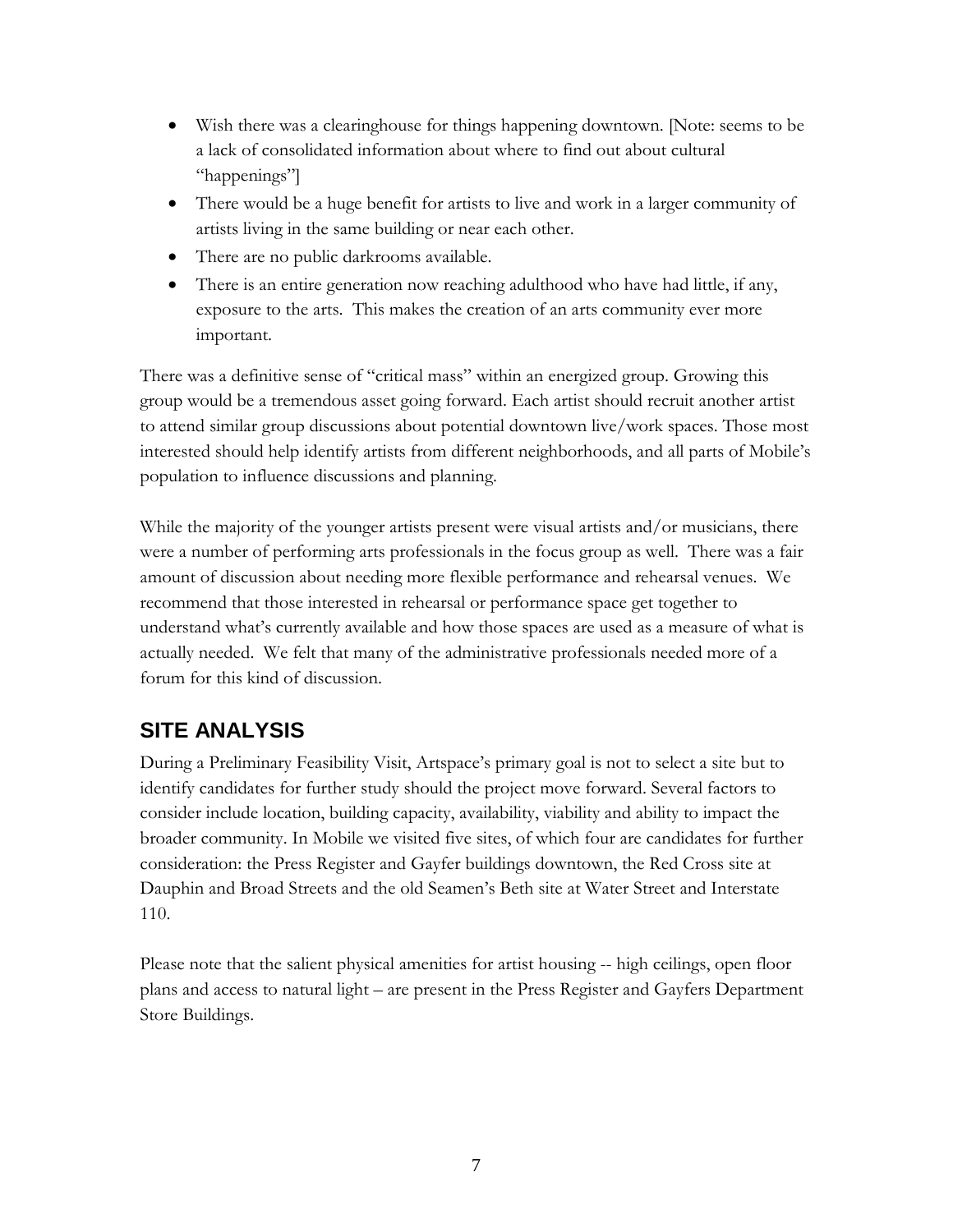### $\Box$  FORMER PRESS REGISTER

One of Mobile's most well-respected cultural venues is the Centre for the Living Arts (CLA). The CLA operates the 2,000 seat historic Saenger Theater as well as Space 301 which houses contemporary art exhibitions and presents contemporary performance art. Space 301 has 14,000 sq. ft. of exhibit, classroom, rental and performance space and is considering the possibility of expanding its program offerings by



redeveloping all or some of the former Press Register building (adjacent to 301) as artist-inresidency space for visiting artists.

The former Press Register building is an early  $20<sup>th</sup>$  century car dealership as well as former

offices for the newspaper with 50,000 sf of space on 3 floors. The building is too big for the CLA alone to develop but could be considered as a redevelopment in partnership with others. The former Press Register could be large enough for up to 35 units of live/work space with some ground floor creative uses but would be too small to accommodate spaces for both visiting artists and permanent homes for artists of the scale we believe the Mobile market will support. Considering these two uses makes a lot of sense but with the use of low income housing tax credits as the largest source of potential equity for permanent affordable artist housing, the number of units would be too small to be competitive in an application to the State.

However, an Artist Market Survey would help build

confidence in the market for artist housing in general and encourage other developers, once they know the facts, to consider arts uses for the redevelopment of the building in collaboration with the CLA.

For Artspace, one of the attractions of this site is that an arts development solution could help facilitate the larger goal of adding residential units downtown as well as to build on the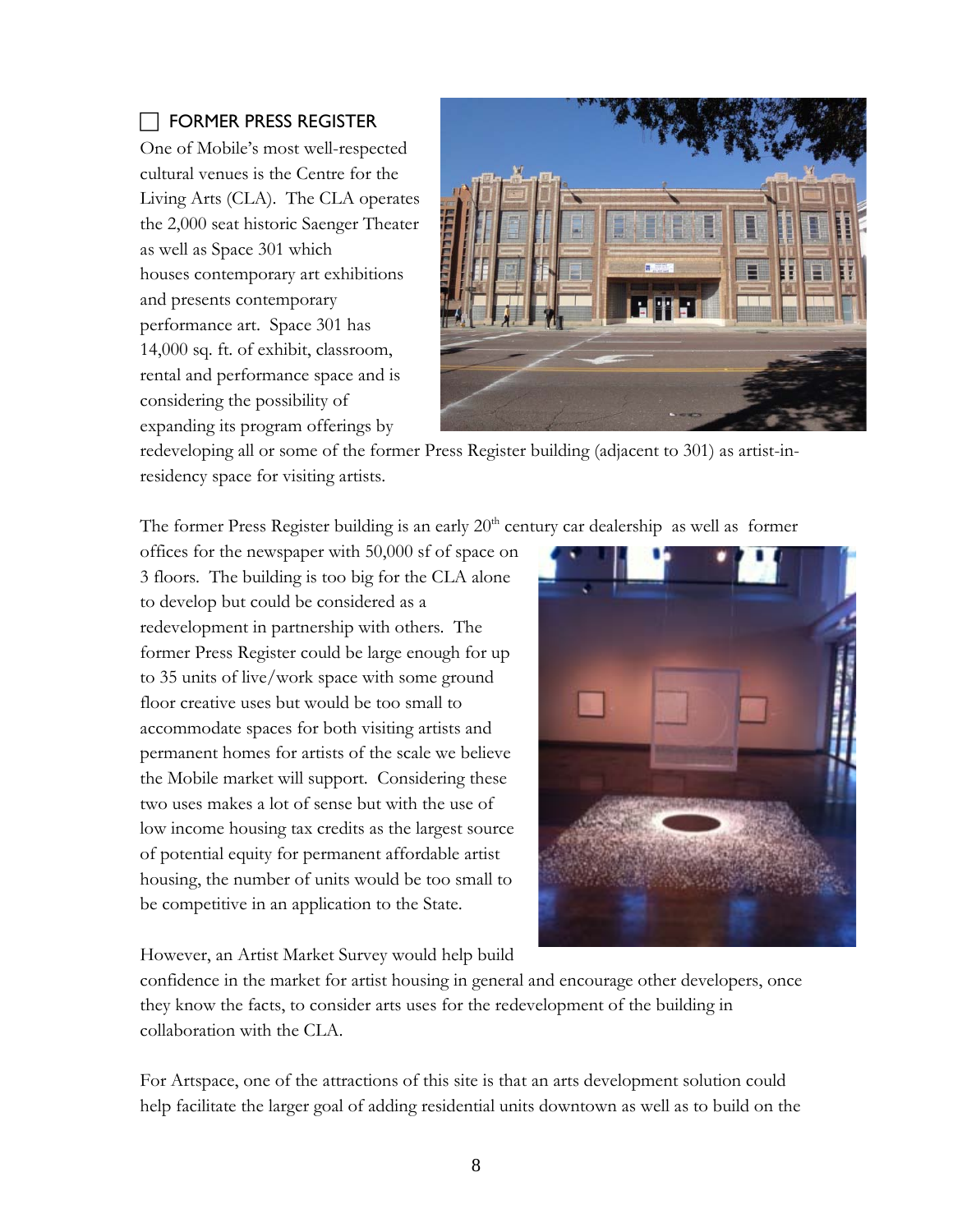cultural equity that is responsible, in part, for the renaissance downtown.

### □ GAYFER'S department store

The 1910 former department store is 80,000 sq. ft. and near one of the large public squares, Bienville Square, in the center of downtown. It's 12 ft ceilings and open floor plan would make ideal conversion to artist housing. There is a small adjacent lot that could be used for parking as well as access to transportation at the Square. There are 6,500 sq. ft. per floor with 3 floors on one wing of the building and 4 floors on the other.



The Gayfer's building is in an excellent location with much to offer any developer, not just a developer of affordable housing for artists. On the whole, we think its highest and best use is market-rate housing, perhaps with creative businesses on the ground floor. We think it has

an excellent chance of being developed as soon as the housing market recovers.

### VAN ANTWERP, 103 Dauphin Street

The Van Antwerp is perhaps Mobile's most famous building. It was built as Mobile's first skyscraper and is a beautiful example of Beaux Arts architecture. While the building has many positive features, the number of housing units that could be created per floor is limited relative to the exterior building structure and its massive renovation.

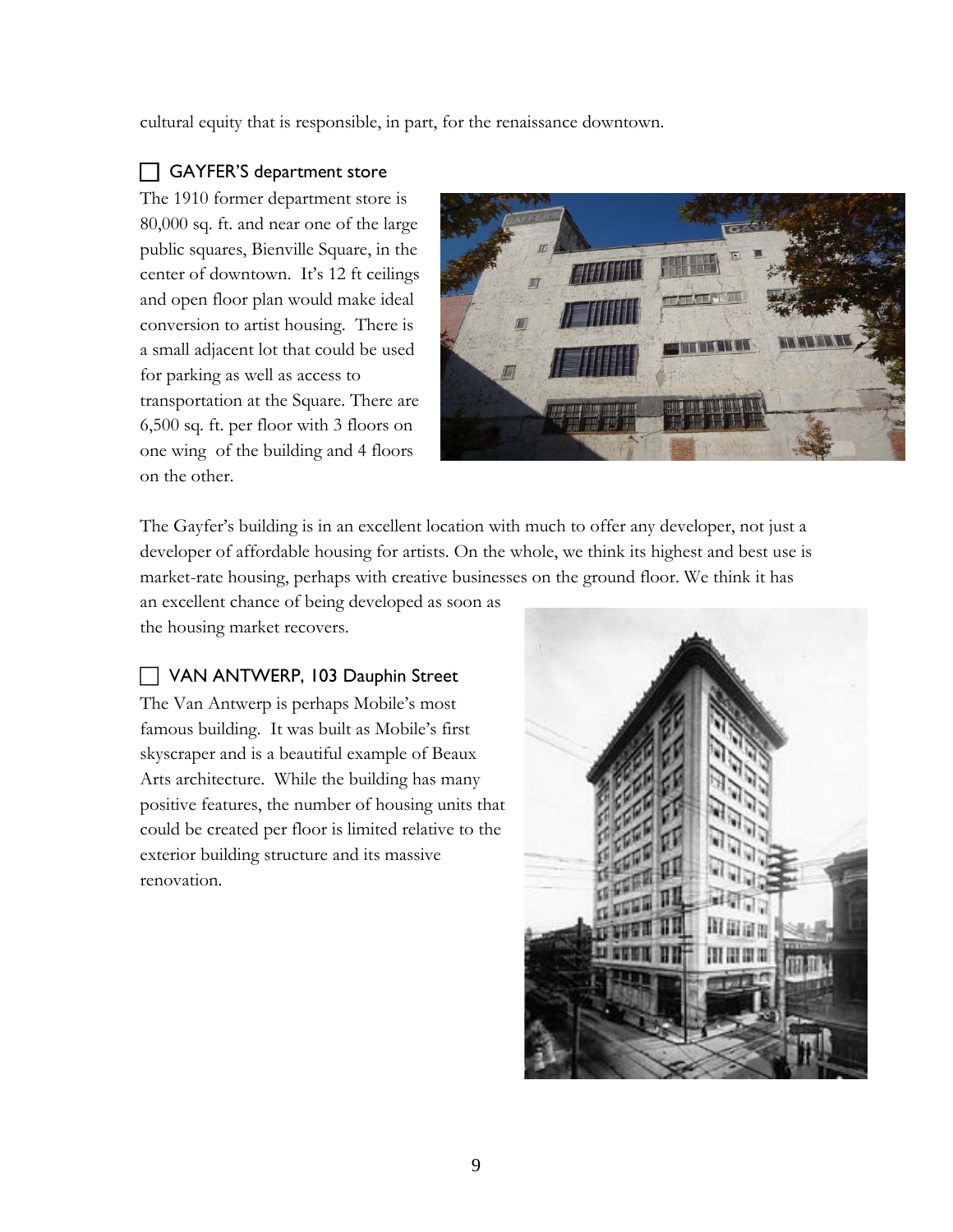### SEAMEN'S BETHEL, Water Street at Interstate 165

Three blocks from the waterfront and the former cruise ship terminal, the Water Street site is a 45,000 sq. ft. site. It was noted that this site is an important one to redevelop as it is one of the prominent gateways into the City. We were not able to access the interior of the building. One clear advantage is that it is owned by the City and is a priority site for redevelopment. It would be easy to imagine both historic renovation and new construction on the site for multiple uses. See this excerpt from the City's Comprehensive Plan:



"Downtown Mobile is served by a series of radiating entry corridors that present visitors with a variety of impressions as they travel through either residential, commercial, industrial or civic land use areas. A key entry needing improvement and redevelopment is the Interstate 165 north entry as it descends upon Water Street. This area presents a mixed message to the visitor with positive entry structures like the GM&O Building and the new Mobile Press Register, surrounded by a menagerie of

lower quality structures and sites including the vacant City Hall North building [formerly Seamen's Bethel], partially rehabbed public housing, service stations, post office maintenance facility, vacant parcels, warehouse buildings, and a nightclub along Water, Royal and St. Joseph Streets. The City Hall North Building [Seamen's Bethel] and site are currently being offered for sale by the City; however, demolition and site clean-up costs coupled with the relatively small size of the parcel and limited redevelopment potential of the site have kept it from being redeveloped thus far. The City



Hall North [Seamen's Bethel] site can certainly be a catalyst for redevelopment in the area if coupled with other properties, but a much larger view of the northern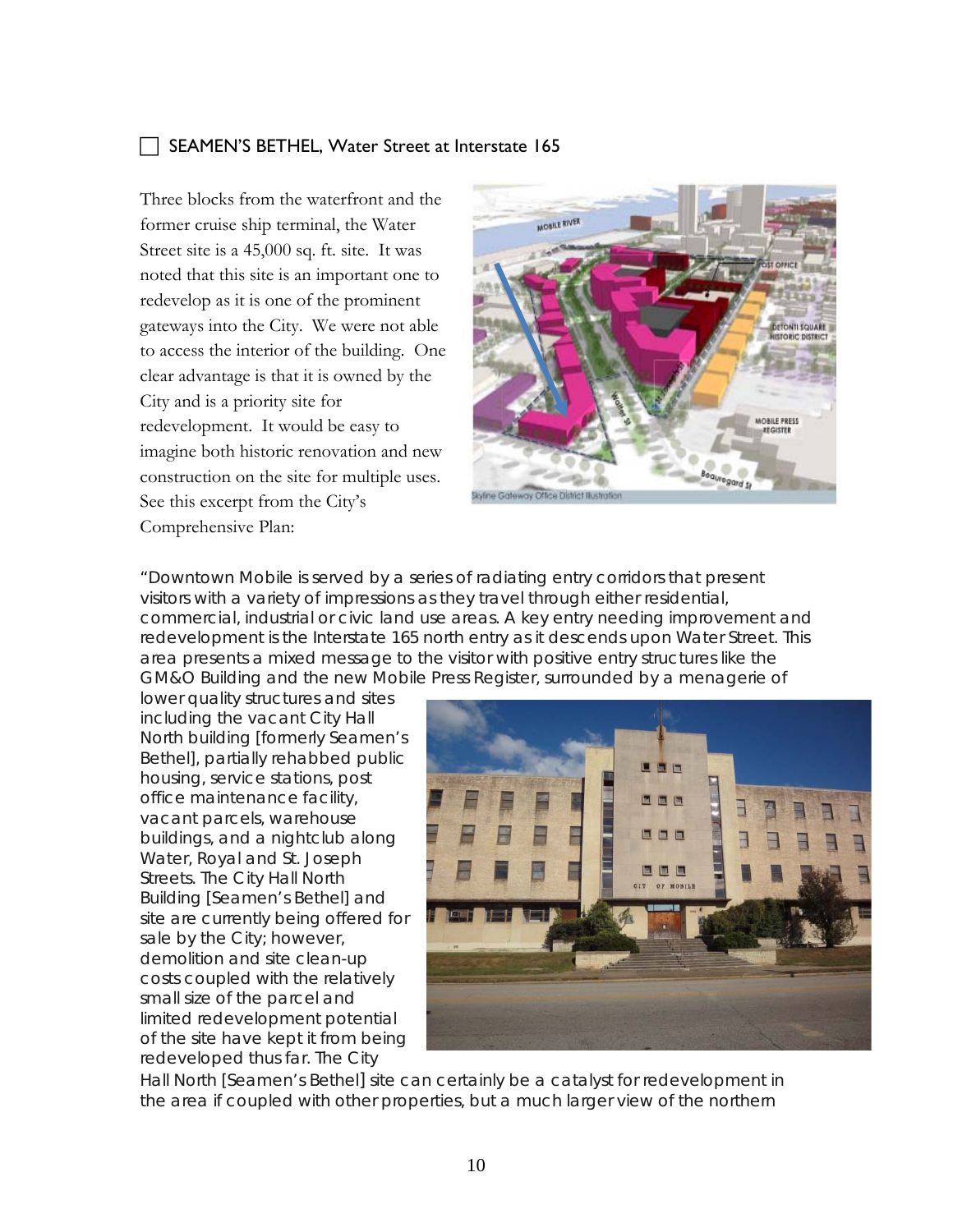gateway redevelopment opportunities must be taken for the area to reach its optimum development potential. As such, the Water, Royal, Congress and St. Joseph Street Corridors have been identified as the primary address streets for attracting larger scale developments to a newly branded "Skyline Gateway Office District" within the CBD."

### RED CROSS, Dauphin and Broad Streets

The Red Cross is a small vacant building on a full city block at another important "Gateway" to the City. We were not able to enter the building but the lot size is 53,000 sq. ft. This site could also be a combination of historic rehab and new construction though we have little information about the condition of the Red Cross building at this time. The Red Cross site is currently listed at \$1 million, a price



tag too costly for a mixed-use affordable housing development. However, we understand circumstances can change.

# **FINANCIAL ANALYSIS**

An Artspace live/work project typically represents a significant investment of civic resources. While an assortment of federal and state programs can be used to generate revenue for construction, we typically look to the community for predevelopment revenue and a commitment of affordable housing allocations, typically in the form of Community Development Block Grants, HOME funds, tax increment financing or the equivalent. When considering financial feasibility and return of investment, it is important to note the multiple points of impact of a potential project site. Blight remediation, adaptive re-use and infrastructure investment in the cultural economy are each "returns on investment" in addition to the affordable housing. Communities, civic leaders and politicians have to share in this vision to maximize impact.

At our Funding and Finance focus group session, we heard civic and business leaders discuss the creative economy as an important piece of the organic evolution that has already begun to transform downtown Mobile. We learned about 8 downtown galleries, several buildings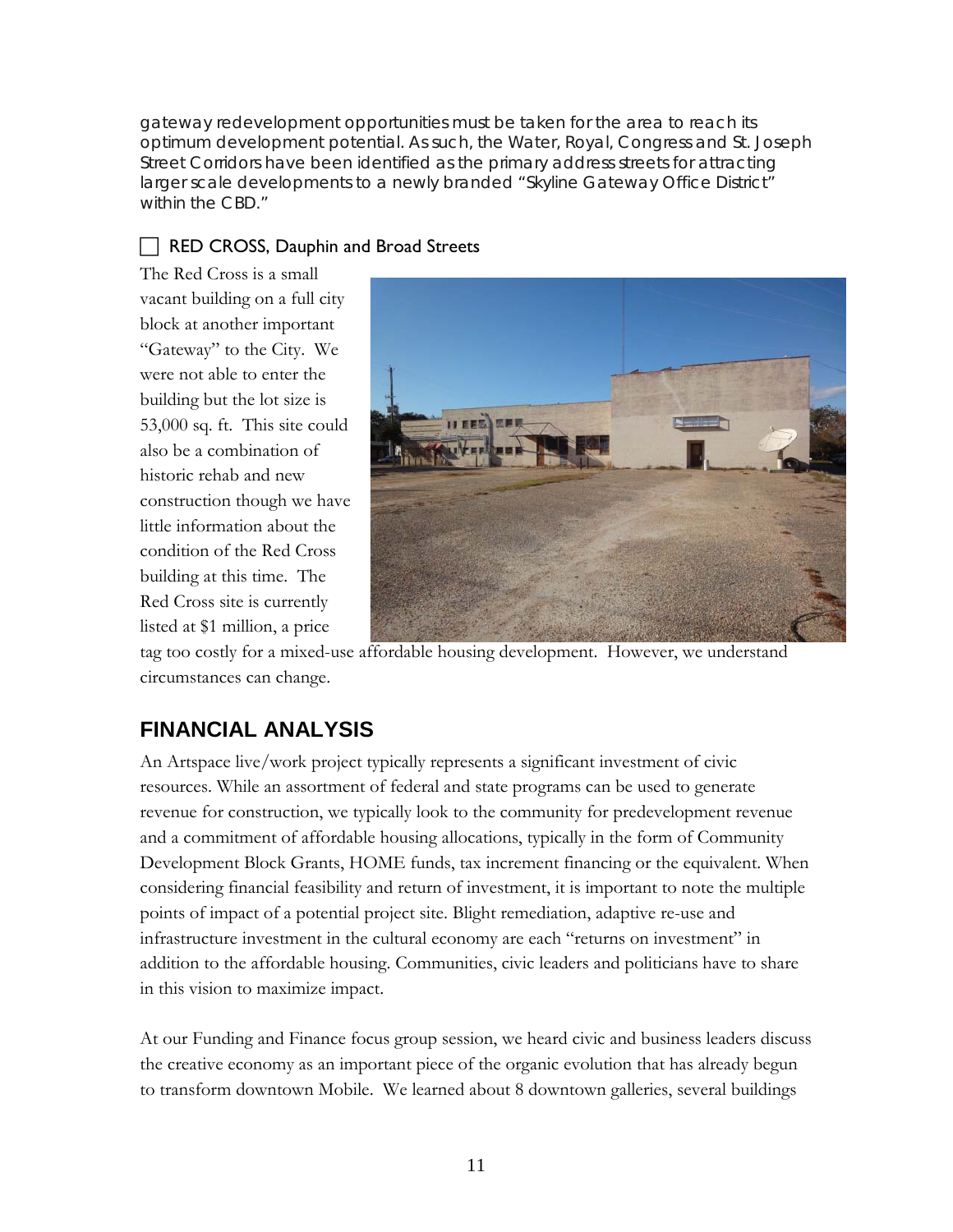with working studio spaces, the Mobile Arts Council gallery and office, the Centre for the Living Arts – all within a10-block area.

We also heard, loudly and clearly, that increasing the density of downtown living is a number one priority of the City. There was agreement that matching up the desire of artists to live and work downtown with the City's desire to redevelop and repopulate downtown would be a dynamic one.

In addition to hearing from the Housing Authority (which has recently reorganized), at least one City Councilmember, a County Commissioner and a representative from the Mayor's office, we were encouraged to hear from so many private funders, all of which contributed to our feasibility study and were supportive of innovative initiatives of this type. The foundation representatives also mentioned peer foundations at the state level that could be supportive of a project of this nature.

There appears to be a broad consensus that the arts are an important part of what makes Mobile special and that an Artspace live/work project, or something resembling it, would be a good fit for the community. To the extent that our first impressions were correct, we see no major financial impediments at this time. We acknowledge, of course, that public programs that can be used for this type of development, such as the Community Development Block Grant (CDBG) program, is currently under fire in Congress and may suffer further cuts.

## **LOCAL LEADERSHIP**

Strong local leadership is an essential ingredient of an arts project. Without someone on the ground who can advocate effectively for the project, open doors, and keep lines of communication open between the developer and the community, there is little chance of success. For this reason, we place a very high value on local leadership.

We were impressed by the local leaders who participated in the focus groups. Their participation gave us a sense of the priorities for this kind of an effort as well as a notion that a project of this type could be supported. However, this kind of a mixed-use artist housing concept, potentially using Low Income Housing Tax Credits, was new to Mobilians and would likely be new for the State of Alabama Housing Finance Authority. There will need to be consistent and well-spoken local leadership and education to make a project like this successful. We find that a single champion or champion group is often needed to take this from the idea stage to reality. Such a group or person needs to have the power and respect of civic leaders, artists and elected officials. In other words, a broad spectrum of the community must come together to turn words into action.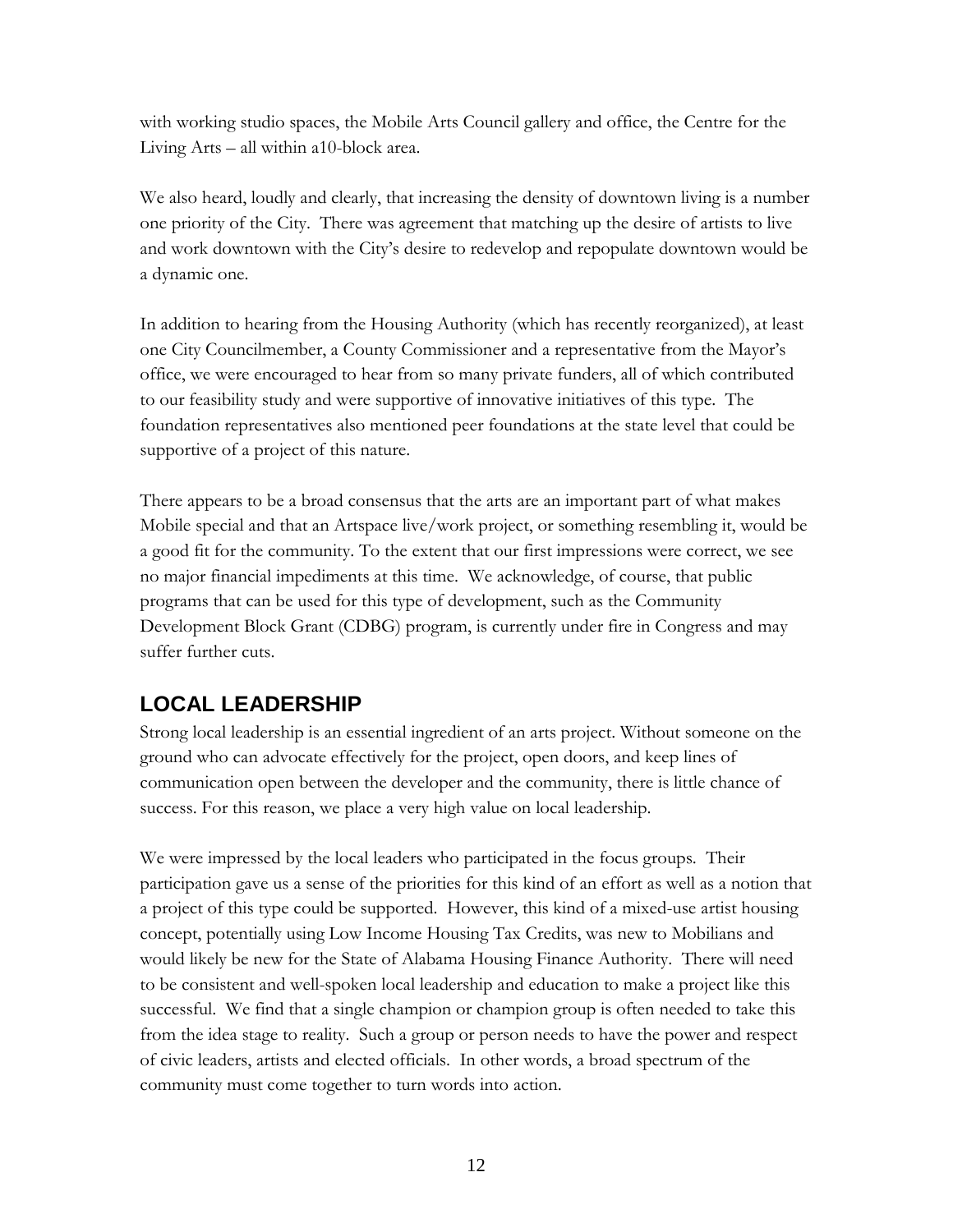Namely: Elizabeth Sanders, Carol Hunter and Frederick Rendfrey from the DMA, William Carroll, Mobile City Councilor, Chris Lee of the Bedsole Foundation, Mary Cousar of the Sybil Smith Charitable Trust, Deveraux Bemis and Keri Coumanis from the Mobile Historic Development Commission, Bob Burnett from the Mobile Arts Council, Bob Sain and Daryn Glassbrook from the Centre for the Living Arts, Alex Ikefuna and Chris Barraza from the City of Mobile.

### **COMMUNITY IMPACT**

We met with many who have a vested interest in downtown Mobile and the benefits that an Artspace live/work project may offer. In focus groups and a public meeting, we heard from individual artists, arts agencies and organizations, developers, nonprofits, community activists, local residents, business owners, educational institutions, property owners, and funders.

As the project concept evolves, it will be important to continue to emphasize the project's "placemaking" capacity by admitting multi-disciplinary artist residents and organizations and incorporating community-accessible space for programming, collaborations, and rentals. Not only will the artist residents require shared spaces, but the community would benefit from having access to workshops and classes, performances and demonstrations, lectures, and other on-site events.

Site selection will be a component of overall community impact. Whether the project is in a downtown core, where its presence will help catalyze future development or in a more difficult-to-develop area such as the Seamen's Bethel Building or Red Cross sites, where its presence may serve as a Gateway to the downtown core, the project as envisioned will have a long-term positive impact on the community.

Other key elements to keep in mind as the project evolves include the need to quantify the project's job-creation capacity, to develop synergistic ties to other organizations and other areas of the core city, to identify community-based commercial tenants, and to ensure that artist support services and programs are in place before the project goes into operation.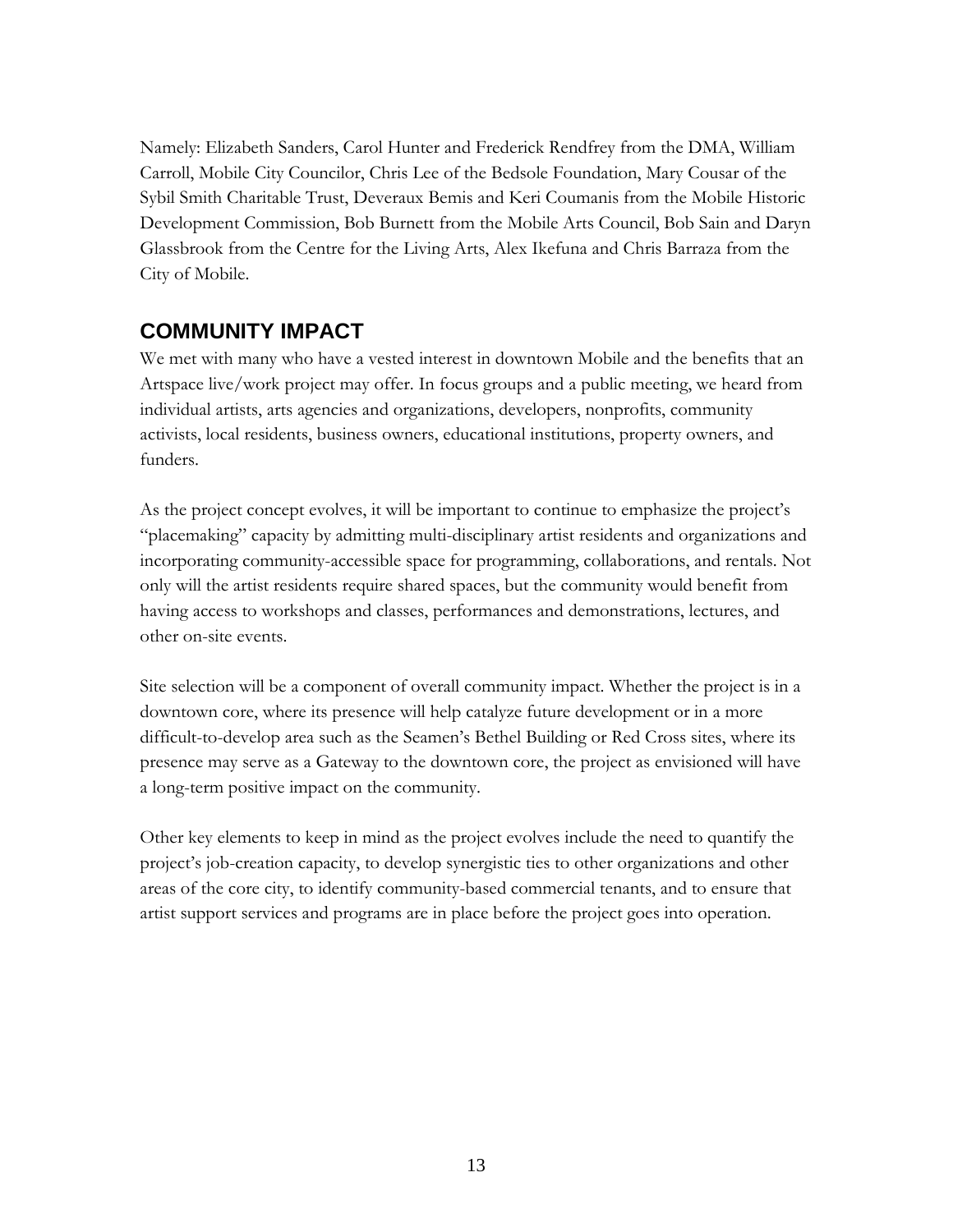obile would definitely benefit from an Artist Market Survey. It's high time for the City of Mobile to quantify the need so that serious discussion can begin, so that others whose support will ultimately be needed can have reliable information bile would definitely benefit from an Artist Market Survey. It's high time<br>City of Mobile to quantify the need so that serious discussion can begin, so<br>others whose support will ultimately be needed can have reliable infor economic power represented by that market. Our gut feeling tells us that Mobile could support a minimum of 40-50 units of artist housing and/or studio space. But bankers do not accept gut feelings as sufficient reason to offer a mortgage loan: they require the statistical evidence of market need that an Artist Market Survey can provide.

Mobile is well positioned to "Reboot" itself to encourage more downtown development, to create a healthy urban environment that attracts visitors, retains recent graduates and younger creative professionals and enhances the regional economy.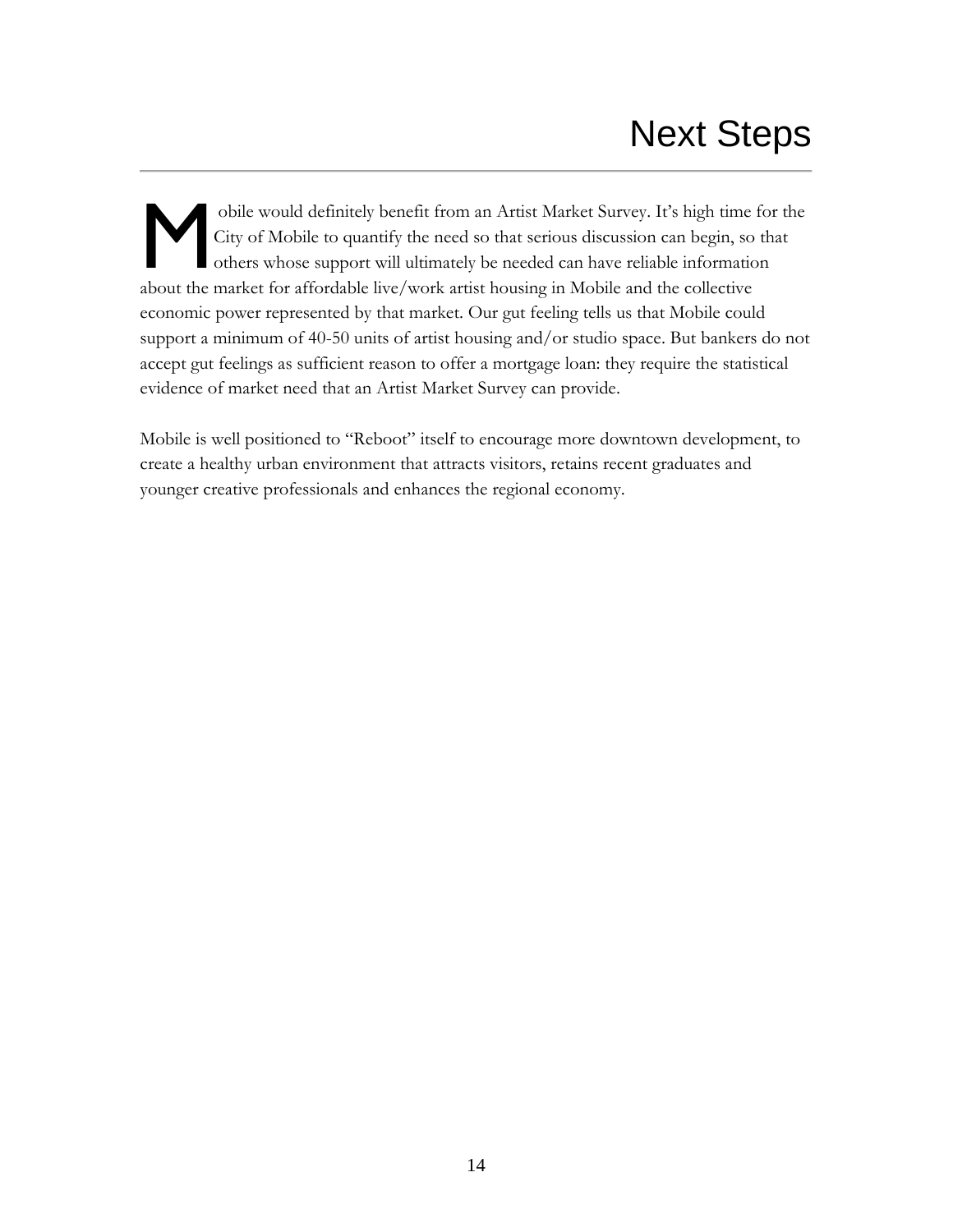

### BUILDING BETTER COMMUNITIES THROUGH THE ARTS

What makes a city great? Across America, cities large and small are discovering that one essential quality of every great city is a great arts community. In an era when people are freer than ever to choose where they live, vital arts communities help cities attract and retain residents and businesses. Thriving arts districts are magnets for tourists, restaurants, theaters, and creative industries. In a great city, the arts are not an extra, something to be considered only after "more important" items on the civic agenda are funded. In a great city, the arts are as fundamental as streets, parks, and public transportation.

At Artspace Projects, helping cities integrate the arts into their civic agendas is part of our core business. Over the last two decades we have completed 30 major arts projects that contain more than a thousand affordable residences – each with extra space for a built-in studio – for artists and their families and provide more than a million square feet where artists and arts organizations work, teach, exhibit, rehearse, perform, and conduct business.

We have seen firsthand the power of the arts to transform urban landscapes. Two of our earliest projects helped launch the celebrated renaissance of Saint Paul's Lowertown neighborhood during the 1990s. In Reno, a lively arts district has sprung up around an Artspace project that opened a decade ago. An Artspace project in Seattle turned an empty block in Pioneer Square into the center of that city's independent gallery scene.

### **What is Artspace?**

Established in 1979 to serve as an advocate for artists' space needs, Artspace effectively fulfilled that mission for nearly a decade. By the late 1980s, however, it was clear that the problem required a more proactive approach, and Artspace made the leap from advocate to developer. Today Artspace is widely recognized as America's leading developer for the arts.

As a mission-driven nonprofit, Artspace is committed both to the artists who live and work in our projects and to the communities of which they are a part. We work with civic leaders to ensure that our projects sucessfully deal with the issues they were designed to address.

#### **Our programs**

Artspace programs fall into three categories: property development, asset management, and national consulting.